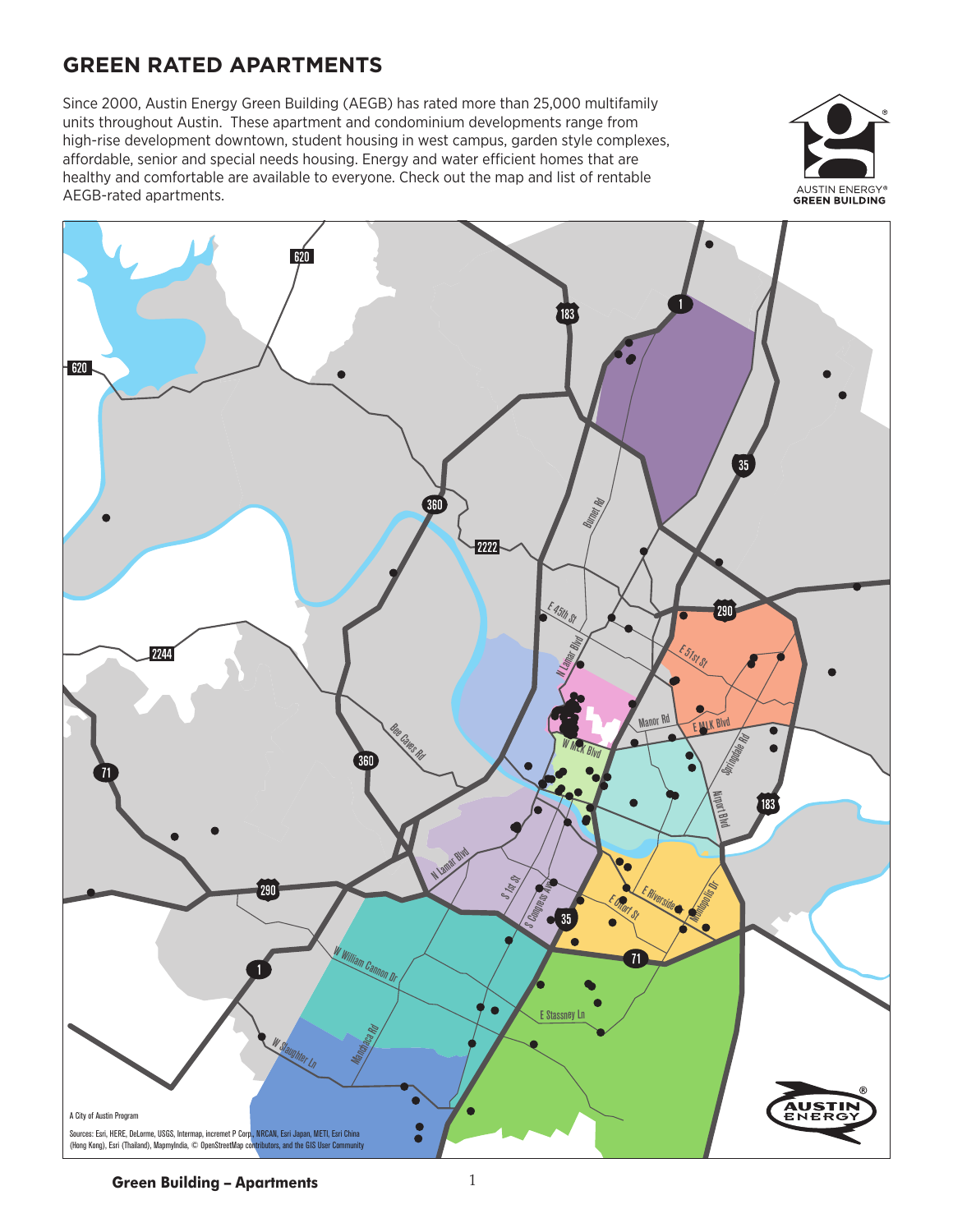Austin Energy Green Building (AEGB) provides consulting services on the design and construction of sustainable buildings. Projects are awarded a rating of one to five stars for achieving basic green building requirements and incorporating additional sustainability measures. For more information about the AEGB ratings go to **www.greenbuilding.austinenergy.com**.

AEGB standards are at the core of every S.M.A.R.T. project - indicated with an asterisk (\*). S.M.A.R.T. housing refers to properties developed under a City of Austin program to provide safe, mixed income, accessible, reasonably-priced, transit-oriented housing. Properties include a percentage of units that are designated as affordable for a period of time after the property is developed.

Prior Rating (PR) indicates projects built before star ratings.

| <b>Project Name</b>             | <b>Project Address</b>     | $\star$ Rating Web Site |                                                                                        | <b>Phone</b>       |                |
|---------------------------------|----------------------------|-------------------------|----------------------------------------------------------------------------------------|--------------------|----------------|
|                                 |                            |                         |                                                                                        |                    |                |
| 78701                           |                            |                         |                                                                                        |                    |                |
| <b>AMLI on 2nd</b>              | 421 W. 3rd St.             |                         | ★★★★amli.com/apartments/austin/downtown/austin/2nd-street                              | (844) 323-7583     |                |
| Capital Studios *               | 309 E. 11th St.            |                         | ★★★★foundcom.org/housing/our-austin-communities/capital-studios                        | (512) 610-7977     |                |
| <b>Ashton Austin</b>            | 101 Colorado               |                         | ★★★udr.com/austin-apartments/2nd-street-district/ashton-austin/                        | (512) 982-0772     |                |
| Whitley                         | 301 Brazos                 |                         | ★★★whitleyaustin.com                                                                   | (512) 256-0735     |                |
| <b>Aspen Heights Apartments</b> | 805 Nueces                 |                         | ★ ★ aspenheightspartners.com/multi-family                                              | $(512)$ 369-3030   |                |
| Northshore Austin*              | 110 San Antonio            |                         | ★ ★ northshoreaustin.com                                                               | (512) 559-7559     |                |
| Seven                           | 615 W. 7th St.             |                         | ** sevenapts.com                                                                       | (512) 793-8112     |                |
| The Beverly Austin              | 901 Red River              |                         | ** the beverly austin.com                                                              | (512) 473-2224     |                |
| Windsor on the Lake             | 43 Rainey St.              |                         | ★windsoronthelake.com                                                                  | $(512) 598 - 0875$ |                |
| <b>SkyHouse Austin</b>          | 51 Rainey St.              |                         | *simpsonpropertygroup.com/apartment-search                                             | (512) 400-3526     |                |
| The G                           | 1715 Guadalupe             |                         | $\star$ thegaustin.com                                                                 | (512) 296-2864     |                |
| The Millennium Rainey St.       | 91 Rainey St.              |                         | *themillennium.com/austin-tx/millennium-rainey-street                                  | (512) 371-6092     |                |
| 78702                           |                            |                         |                                                                                        |                    |                |
| M Station *                     | 2906 E. MLK Blvd.          |                         | ***** foundcom.org/housing/our-austin-communities/m-station-apartments/ (512) 474-6767 |                    |                |
| Anderson Village *              | 3101 E. 12th St.           |                         | ★★★★ prakpropertymanagement.com/anderson-village.html                                  | (512) 808-7999     |                |
| Lyons Gardens <sup>*</sup>      | 2720 Lyons Rd.             |                         | ★★★ austintexas.gov/department/apartments-rent                                         | (512) 236-1781     |                |
| Works at Pleasant Valley *      | 825 N. Pleasand Valley Rd. |                         | ★★★ lifeworksaustin.org/housing                                                        | (512) 735-2400     |                |
| Oak Springs Villas *            | 3001 Oak Springs Dr.       |                         | ★★ voa.org/housing_properties/oak-springs-villas                                       | (512) 928-2015     |                |
| Villas on Sixth *               | 1900 E. 6th St.            |                         | ★★ villasonsixthapts.com                                                               | (512) 314-5483     |                |
| Eleven                          | 811 E. 11th St.            |                         | ★ elevenbywindsor.com                                                                  | (888) 903-9664     |                |
| La Vista de Guadalupe *         | 819 E. 8th St.             |                         | $\star$ quadalupendc.org/?page id=56                                                   | (512) 479-6275     |                |
| 78703                           |                            |                         |                                                                                        |                    |                |
|                                 | 311 Bowie                  |                         | ★★★ liveatbowie.com                                                                    | (512) 514-3556     |                |
| The Bowie<br>The Monarch        | 801 W. 5th St.             |                         | ★★★ themonarchbywindsor.com                                                            | $(512) 598 - 0873$ |                |
| <b>Gables Park Plaza</b>        | 115 Sandra Muraida Way     |                         |                                                                                        | (866) 553-1703     |                |
| <b>Gables Park Tower</b>        | 111 Sandra Muraida Way     |                         | ★★ gables.com/parkplaza<br>★★ gables.com/parktower                                     | (855) 264-7127     |                |
| <b>Gables Pressler</b>          | 507 Pressler               |                         | ★ liveatpressler.com/                                                                  | (844) 326-3205     |                |
|                                 |                            |                         |                                                                                        |                    |                |
| 78704                           |                            |                         |                                                                                        |                    |                |
| The Legacy Apartments *         | 1342 Lamar Square          |                         | ★★★★ maryleefoundation.org/programs-and-services/affordable-housing                    | (512) 443-5777     |                |
| The Corners *                   | 1339 Lamar Square          |                         | ★ ★ maryleefoundation.org/programs-and-services/affordable-housing                     | (512) 443-5777     |                |
| The Heights on Congress         | 2703 S. Congress           |                         | ★★★ rentalhousingdeals.com/TX/Austin/Heights-on-Congress                               | (512) 441-1437     |                |
| The Willows *                   | 1332 Lamar Square          |                         | ★★★ maryleefoundation.org/programs-and-services/affordable-housing                     | (512) 443-5777     |                |
| <b>Blunn Creek Apartments *</b> | 701 Woodward               |                         | ** austintexas.gov/department/apartments-rent                                          | (512) 326-8588     |                |
| <b>Bell South Lamar</b>         | 2717 S. Lamar              |                         | ★★ bellapartmentliving.com/tx/austin/bell-south-lamar/                                 | (877) 244-5909     |                |
| Crescent Apartments *           | 127 E. Riverside           |                         | ★ connorgroup.com/apartments-austin-tx/#CRESCENT                                       | (512) 440-1270     |                |
| District at SoCo <sup>*</sup>   | 501 E. Oltorf              |                         | ★ districtatsoco.com                                                                   | (512) 551-0291     |                |
| Park Terrace at Town Lake *     | 516 Dawson Rd.             |                         | $\star$ parkterrace.net                                                                | (512) 442-6300     |                |
|                                 |                            |                         |                                                                                        |                    |                |
| 78705                           |                            |                         |                                                                                        |                    |                |
| 2400 Nueces *                   | 2400 Nueces                |                         | ★★★★2400nuecesapartments.com                                                           | $(512)$ 651-1139   |                |
| Quarters Cameron House *        | 2707 Rio Grande            |                         | ★★★ quartersoncampus2.businesscatalyst.com/cameron.html                                | $(512) 531 - 0123$ |                |
| Quarters Gravson House *        | 714 W. 22nd St.            |                         | ★★★ quartersoncampus2.businesscatalyst.com/grayson.html                                | $(512) 531 - 0123$ |                |
| Quarters Montgomery House *     | 2700 Nueces                |                         | ★★★ http://quartersoncampus2.businesscatalyst.com/montgomery.html                      | $(512) 531 - 0123$ |                |
| Quarters Nueces House *         | 2300 Nueces                |                         | ★★★ http://quartersoncampus2.businesscatalyst.com/nueces.html                          | $(512) 531 - 0123$ |                |
| Quarters Sterling House *       | 709 W. 22nd St.            |                         | ★★★ http://quartersoncampus2.businesscatalyst.com/sterling.html                        | $(512) 531 - 0123$ |                |
| <b>Sabina</b>                   | 400 Harmon Ave.            |                         | *** sabinaliving.com                                                                   | (512) 829-3552     |                |
| The Callaway House Austin *     | 505 W. 22nd St.            |                         | ★★★ americancampus.com/student-apartments/tx/austin                                    | (512) 582-0200     |                |
| Salado Properties*              | 2608 Salado                |                         | ★★ saladoliving.com                                                                    | (512) 326-2722     |                |
| Rio West *                      | 2704 Rio Grande            |                         | ★★ rioweststudentliving.com                                                            | $(512)$ 236-1903   |                |
| Texan & Vintage West Campus *   | 2616 Salado                |                         | ** americancampus.com/student-apartments/tx/austin                                     | (512) 478-9811     |                |
| Villas on Guadalupe *           | 2810 Hemphill Park         |                         | ★★ villasonguadalupe.com                                                               | (512) 220-0200     |                |
| 21 Pearl *                      | 911 W. 21st St.            |                         | $\star$ 21 pearlwest campus.com                                                        | $(512)$ 906-0383   |                |
| 21 Rio *                        | 2101 Rio Grande            |                         | $\star$ 21rio.com                                                                      |                    | (512) 355-6688 |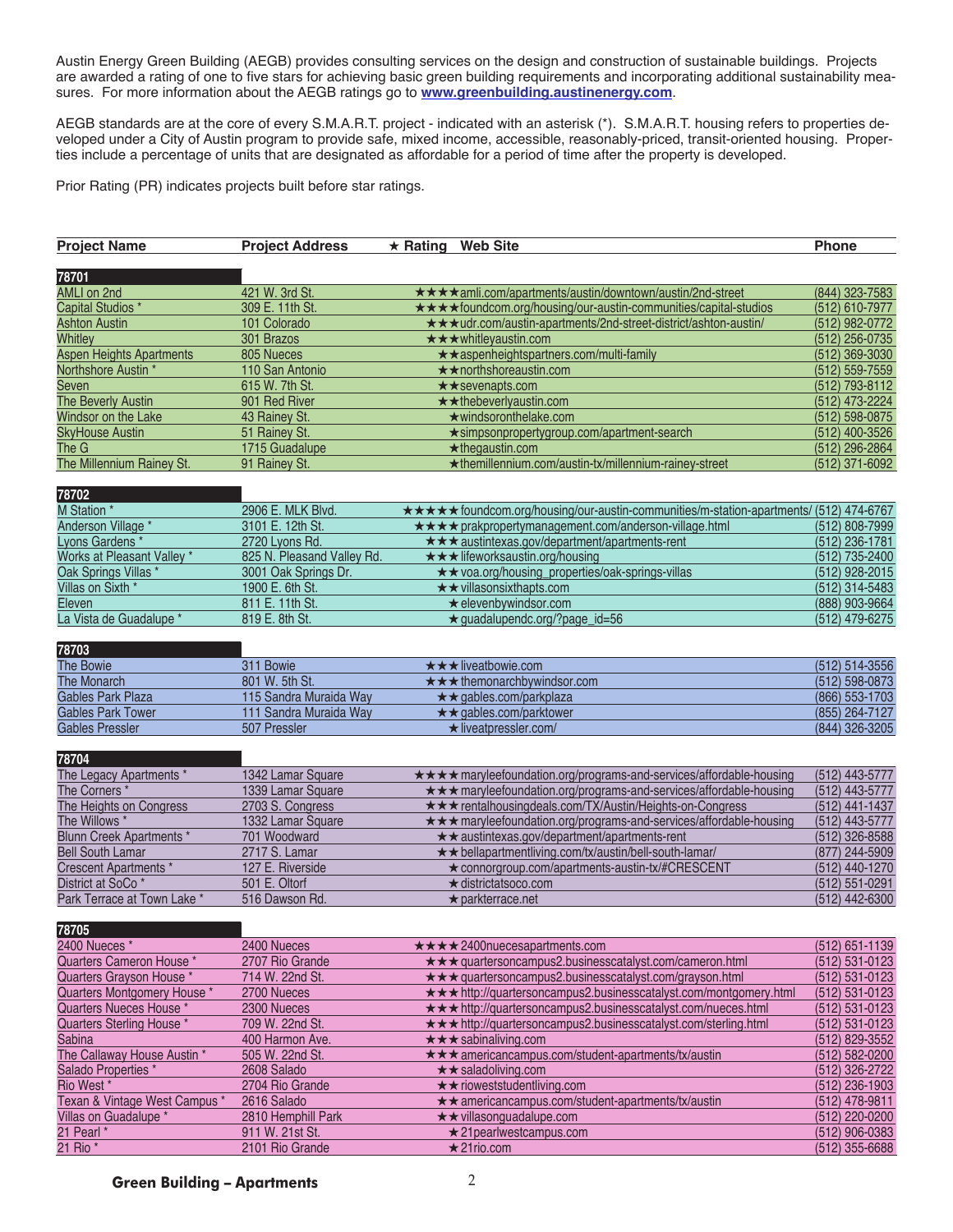| 26 West *                       | 600 W. 26th St.   | ★ americancampus.com/student-apartments/tx/austin/26-west        | (512) 477-3400 |
|---------------------------------|-------------------|------------------------------------------------------------------|----------------|
| Axis West Campus*               | 2505 Longview     | $\star$ axiswestcampus.com                                       | (512) 961-8999 |
| Crest at Pearl *                | 706 W. MLK Blvd.  | ★ americancampus.com/student-apartments/tx/austin/crest-at-pearl | (512) 482-3400 |
| Elloras <sup>*</sup>            | 908 W. 21st St.   | $\star$ westcampuselloras.com                                    | (512) 808-7292 |
| GrandMarc Austin *              | 510 W. 26th St.   | $\star$ grandmarcaustin.com                                      | (512) 482-8320 |
| Nueces Co-op I College Houses * | 1905 Nueces       | ★ collegehouses.org/houses/nueces                                | (512) 476-5678 |
| Pointe on Rio *                 | 1901 Rio Grande   | $\star$ pointeonrio.com                                          | (512) 298-4781 |
| Quarters Karnes House *         | 2222 Rio Grande   | $\star$ quartersoncampus2.businesscatalyst.com/                  | (512) 531-0123 |
| Regents West at 24th *          | 2401 San Gabriel  | $\star$ regentswest24.com                                        | (512) 607-5463 |
| Regents West at 26th *          | 900 W. 26th St.   | $\star$ regentswest26.com                                        | (512) 298-4875 |
| Texan at 26th *                 | 1009 W. 26th St.  | $\star$ texan26.com                                              | (512) 229-1567 |
| Texan Pearl *                   | 2515 Pearl        | $\star$ texanproperties.net/tp/                                  | (512) 553-5287 |
| The Block on 23rd *             | 2222 Pearl        | $\star$ theblockwestcampus.com                                   | (512) 478-9811 |
| The Block on 25th East *        | 702 W. 25th St.   | $\star$ theblockwestcampus.com                                   | (512) 478-9811 |
| The Block on 25th West *        | 2501 Pearl        | $\star$ theblockwestcampus.com                                   | (512) 478-9811 |
| The Block on Leon *             | 2510 Leon         | $\star$ theblockwestcampus.com                                   | (512) 478-9811 |
| The Block on Rio <sup>*</sup>   | 2819 Rio Grande   | $\star$ theblockwestcampus.com                                   | (512) 478-9811 |
| The Vintage *                   | 904 W. 22-1/2 St. | $\star$ americancampus.com/student-apartments/tx/austin          | (512) 478-9811 |
| Twenty Two 15*                  | 2215 Rio Grande   | $\star$ 2215 west.com                                            | (512) 537-4433 |
| Villas on 26th *                | 800 W. 26th St.   | $\star$ villason26.com                                           | (512) 474-2600 |
| <b>Gables Central Park</b>      | 800 W. 38th St.   | -PR-gables.com/centralpark                                       | (866) 659-6254 |
|                                 |                   |                                                                  |                |

### **78723**

| Pecan Springs Commons *          | 5800 Sweeney Circle | <b>★★★★</b> greendoors.org/housing/PecanSpringsCommons.php       | (512) 469-9130   |
|----------------------------------|---------------------|------------------------------------------------------------------|------------------|
| Elysian at Mueller *             | 4646 Mueller Blvd.  | $\star \star \star$ elysianatmueller.com                         | (855) 437-6323   |
| Mosaic at Mueller *              | 4600 Mueller Blvd.  | $\star \star \star$ mosaicaustin.com                             | (512) 474-5483   |
| <b>Walnut Creek Apartments *</b> | 6409 Springdale Rd. | $\star\star\star$ NA                                             | (512) 926-3697   |
| <b>Wildflower Terrace</b> *      | 3801 Berkman        | $\star \star \star$ dmacompanies.com/wildflower-terrace/         | $(512)$ 843-3801 |
| Manor House *                    | 5907 Manor Rd.      | ★★voa.org/housing_properties/manor-house-apartments              | (512) 928-2015   |
| Primrose of Shadow Creek *       | 1026 Clayton Ln.    | ★★primroseofshadowcreek.com                                      | (512) 419-1525   |
| <b>AMLI at Mueller *</b>         | 1900 Simond Ave.    | $\star$ amli.com/apartments/austin/central-austin/austin/mueller | (844) 886-9487   |

#### **78741**

| .                             |                             |                                                                       |                  |
|-------------------------------|-----------------------------|-----------------------------------------------------------------------|------------------|
| Arbor Terrace *               | 2501 IH 35                  | <b>★★★★</b> foundcom.org/housing/our-austin-communities/arbor-terrace | $(512)$ 610-0817 |
| City View at the Park *       | 2000 Woodward               | ★★★★NA                                                                | (512) 804-5296   |
| <b>Lakeshore Apartments</b>   | 2223 Waterloo City Ln.      | $\star \star \star$ lakeshorepearl.com                                | (855) 351-9639   |
| Grove Place Apartments *      | 1881 Grove Blvd.            | $\star\star$ NA                                                       | $(512)$ 389-0917 |
| Rosemont at Oak Valley *      | 2801 S. Pleasant Valley Rd. | $\star \star$ rosemontatoakvalley.com                                 | $(512)$ 326-5155 |
| Santora Villas *              | 1805 Frontier Valley Dr.    | $\star \star$ santoravillas.com                                       | (512) 247-3330   |
| <b>South Shore Apartments</b> | 1333 Shore District Dr.     | $\star \star$ southshoredistrict.com                                  | $(512)$ 448-3000 |
| Towne Vista *                 | 2201 Montopolis Dr.         | $\star\star$ townevista.com                                           | $(512)$ 220-0600 |
| Mountain Ranch Apartments *   | 2425 E. Riverside Dr.       | $\star$ mountainranchaustin.com                                       | (855) 580-9082   |
| <b>Riverside Meadows *</b>    | 1601 Montopolis Dr.         | ★ facebook.com/riversidemeadowsapartments                             | $(512)$ 385-9400 |
| The Metropolis                | 2200 S. Pleasant Valley     | -PR-metropolisapartmentsaustin.com                                    | (512) 442-0755   |

## **78744**

| Rosemont at Williamson Creek *       | 4509 E. St. Elmo       | $\star \star \star$ rosemontatwilliamsoncreek.com | (855) 713-6488 |
|--------------------------------------|------------------------|---------------------------------------------------|----------------|
| <b>Spring Valley Apartments *</b>    | 2302 E. William Cannon | $\star\star$ springvalley-apartments.com          | (512) 448-3600 |
| Stonecreek Ranch *                   | 333 E. Slaughter Ln.   | $\star\star$ venterraliving.com/stonecreekranch   | (866) 587-4005 |
| Villas of Cordoba *                  | 5301 George            | $\star\star$ NA                                   | (512) 444-7430 |
| <b>Woodway Square *</b>              | 1700 Teri Rd.          | $\star\star$ woodwaysquareaustin.com              | (512) 686-4718 |
| Woodway Village *                    | 4600 Nuckols Crossing  | $\star\star$ woodwayvillageaustin.com             | (512) 686-4626 |
| <b>Kingfisher Creek Apartments *</b> | 4601 E. St. Elmo       | $\star$ NA                                        | (512) 640-7903 |

**78745**

| Circle S Apartments *    | 7201 S. Congress | $\star \star$ circlesapartments.com                                                 | (866) 898-3312 |
|--------------------------|------------------|-------------------------------------------------------------------------------------|----------------|
| Retreat at North Bluff * | $6212$ Crow I n. | $\star \star$ retreatatnorthbluff.com                                               | (512) 445-0404 |
| <b>SOCO Apartments</b> * | 6300 S. Congress | $\star \star$ socoapts.com                                                          | (512) 444-7626 |
| Sierra Vista *           | 4320 S. Congress | ★foundcom.org/housing/our-austin-communities/sierra-vista-apartments (512) 448-4884 |                |

#### **78748**

| ----                                 |                      |                                                                        |                  |
|--------------------------------------|----------------------|------------------------------------------------------------------------|------------------|
| <b>Terraces at Southpark Meadows</b> | 10101 S. 1st St.     | $\star \star \star$ terracesatsom.com                                  | (512) 961-5928   |
| Camden Shadow Brook *                | 811 W. Slaughter Ln. | $\star\star$ camdenliving.com/austin-tx-apartments/camden-shadow-brook | (866) 531-9458   |
| <b>Estates at Southpark Meadows</b>  | 10001 S. 1st St.     | $\star \star$ estates at spm.com                                       | $(512)$ 253-2681 |
| Southpark Ranch Apartments *         | 9401 S. 1st St.      | $\star$ southparkranch.com                                             | (512) 292-6400   |

| 78758                    |                         |                                                                           |                  |
|--------------------------|-------------------------|---------------------------------------------------------------------------|------------------|
| IMT $@$ the Domain       | 3100 Esperanza Crossing | $\star \star \star$ imtresidential.com/imtatthedomain/                    | (844) 431-9692   |
| Residences at Domain *   | 11701 N. MoPac          | <b>★★★udr.com/austin-apartments/north-burnet/residences-at-the-domain</b> | $(512)$ 237-7838 |
| Villages at the Domain * | 3409 Esperanza Crossing | $\star \star \star$ villages domain.com                                   | (866) 842-6770   |
| The Kenzie at the Domain | 3201 Esperanza Crossing | $\star \star$ the kenzieliving.com/#one                                   | (877) 249-2379   |